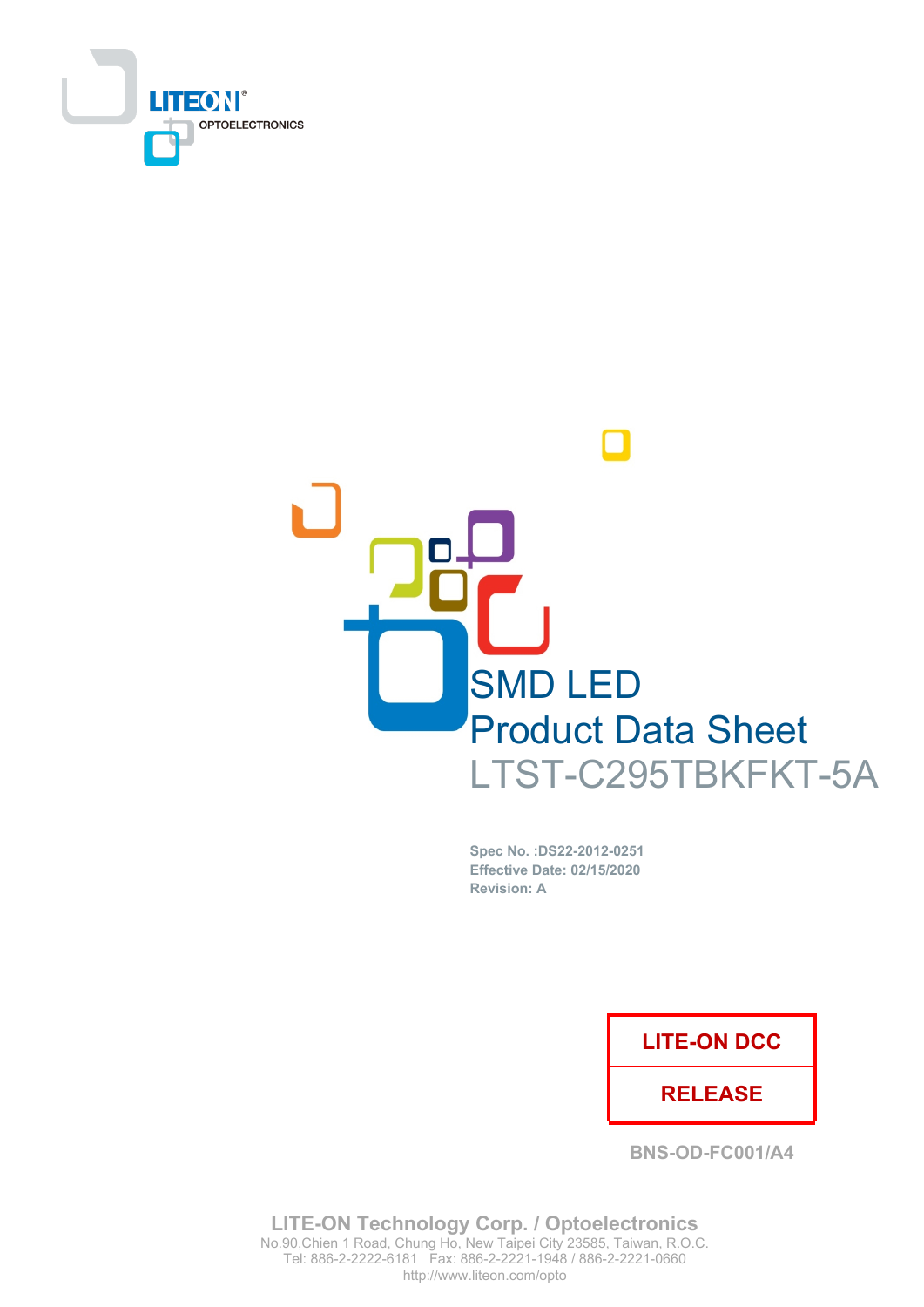# Property of Lite-On Only

#### **Features**

LITEONI®

- \* Meet ROHS, Green Product.
- \* Extra Thin (0.55H mm)Dual color chip LED.
- \* Ultra bright InGaN/AlInGaP Chip LED.
- \* Package in 8mm tape on 7" diameter reels.
- \* EIA STD package.
- \* I.C. compatible.
- \* Compatible with automatic placement equipment.
- \* Compatible with infrared reflow solder process.

## **Package Dimensions**



### **Devices**

| Part No.           | Lens        | Source Color   | Pin Assignment |
|--------------------|-------------|----------------|----------------|
|                    | Water Clear | InGaN Blue     |                |
| LTST-C295TBKFKT-5A |             | AlInGaP Orange | 2.4            |

#### Notes:

- 1. All dimensions are in millimeters (inches).
- 2. Tolerance is  $\pm$  0.10 mm (.004") unless otherwise noted.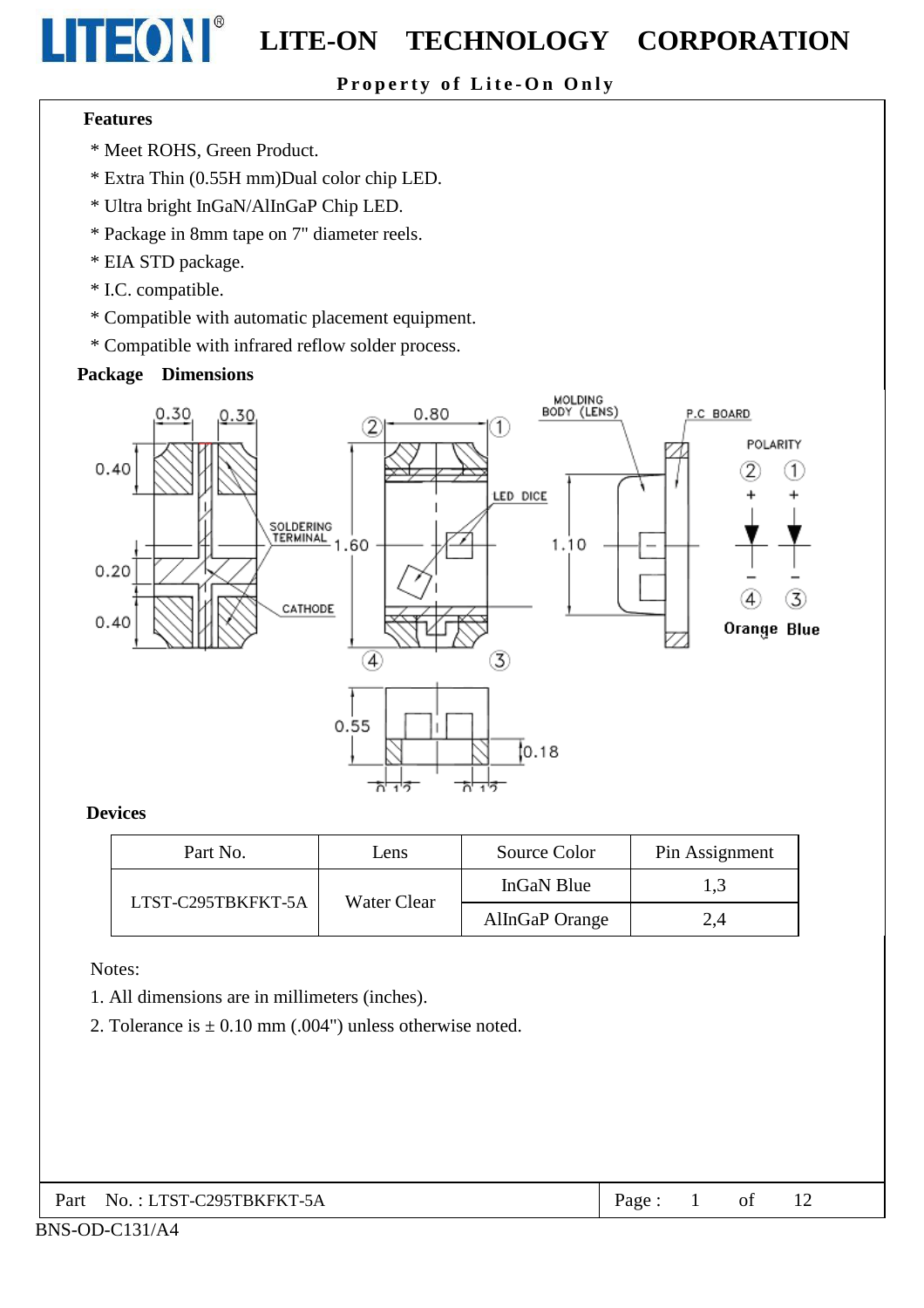

# Property of Lite-On Only

#### Absolute Maximum Ratings At Ta=25°C

|                                                                                                | LTST-C295TBKFKT-5A                         |        |      |  |
|------------------------------------------------------------------------------------------------|--------------------------------------------|--------|------|--|
| Parameter                                                                                      | Blue                                       | Orange | Unit |  |
| <b>Power Dissipation</b>                                                                       | 76                                         | 75     | mW   |  |
| <b>Peak Forward Current</b><br>$(1/10$ Duty Cycle, $0.1$ ms Pulse Width)                       | 100                                        | 80     | mA   |  |
| <b>DC</b> Forward Current                                                                      | 20                                         | 30     | mA   |  |
| Electrostatic Discharge Threshold (HBM) <sup>Note A</sup>                                      | 300                                        | 1000   | V    |  |
| $-20$ °C to + 80°C<br><b>Operating Temperature Range</b>                                       |                                            |        |      |  |
| <b>Storage Temperature Range</b>                                                               | -30 $\,^{\circ}$ C to + 100 $\,^{\circ}$ C |        |      |  |
| <b>Infrared Soldering Condition</b><br>$\mathbf{r}$ a state state in the state of $\mathbf{r}$ | 260°C For 10 Seconds                       |        |      |  |

Note A: HBM: Human Body Model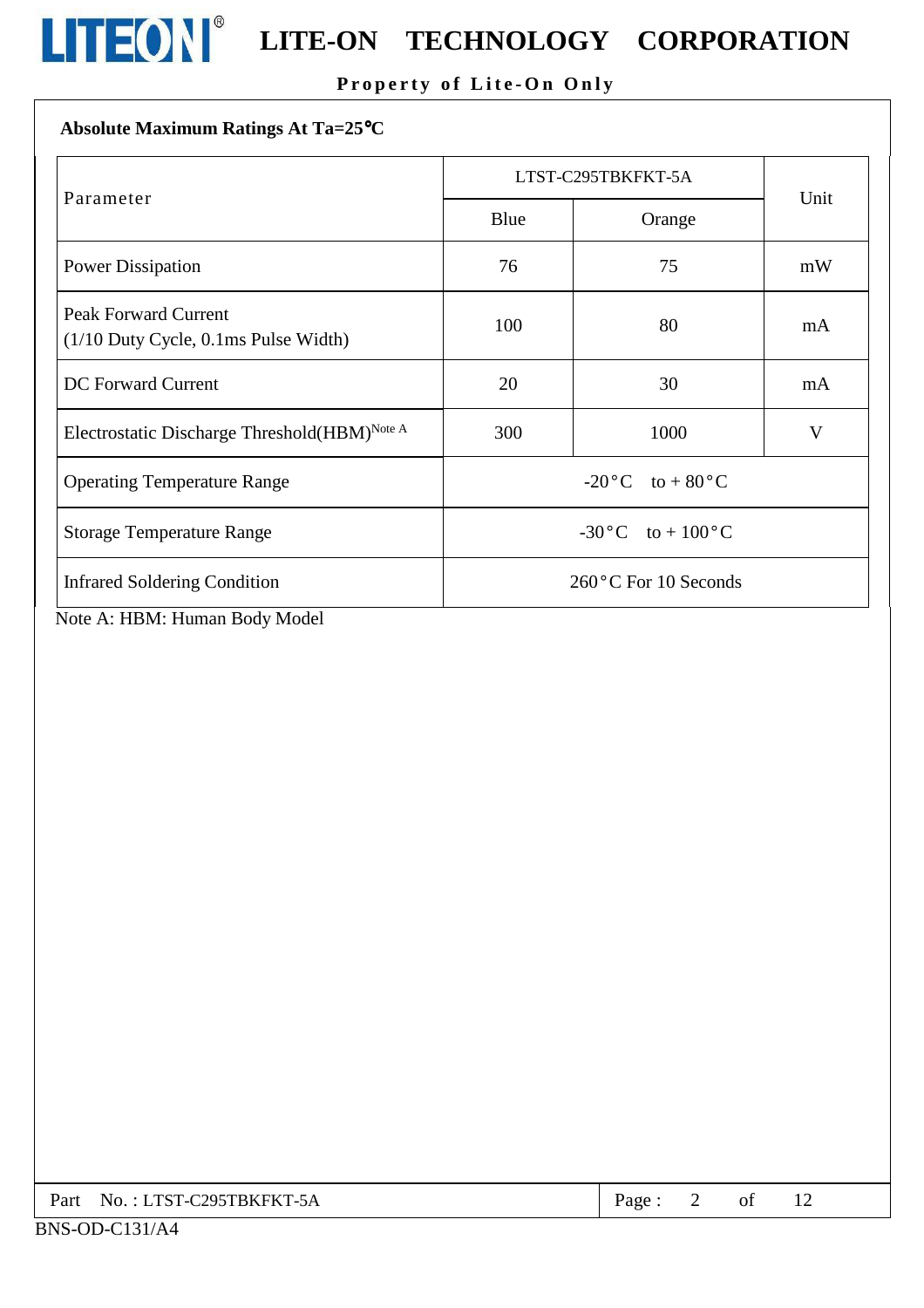

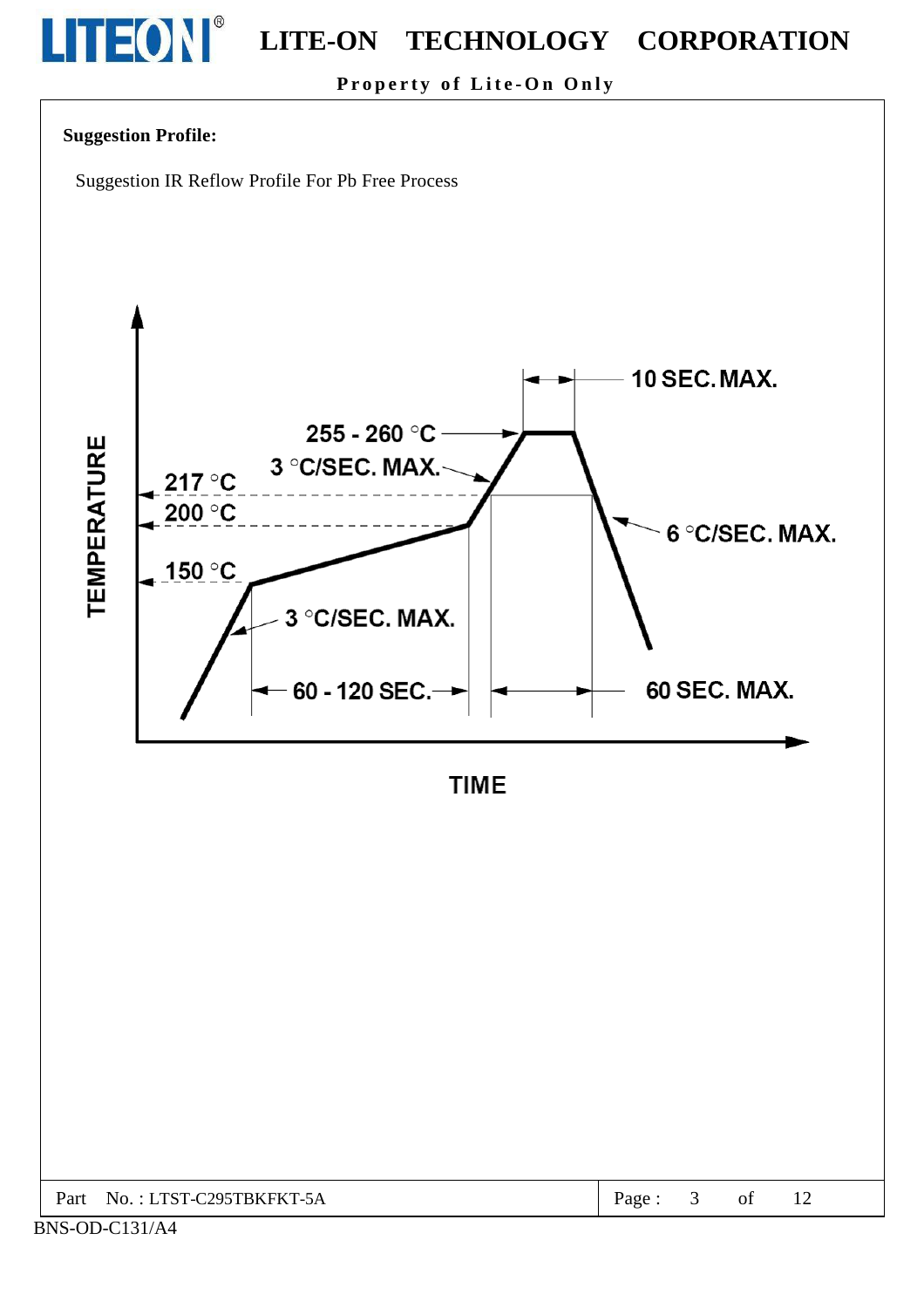

Property of Lite-On Only

| Electrical / Optical Characteristics At Ta=25°C |                  |      |                          |                          |         |                                |  |
|-------------------------------------------------|------------------|------|--------------------------|--------------------------|---------|--------------------------------|--|
| Parameter                                       | Symbol           |      | LTST-C295TBKFKT-5A       |                          | Unit    |                                |  |
|                                                 |                  |      | Blue                     | Orange                   |         | <b>Test Condition</b>          |  |
|                                                 |                  | MIN. | 18.0                     | 18.0                     |         |                                |  |
| Luminous Intensity                              | IV               | TYP. | $\overline{\phantom{0}}$ | $\overline{\phantom{0}}$ | mcd     | $IF = 5mA$<br>Note 1           |  |
|                                                 |                  | MAX. | 45.0                     | 45.0                     |         |                                |  |
| Viewing Angle                                   | $2\theta$ 1/2    | TYP. | 130                      | 130                      | deg     | Note $2$ (Fig.5)               |  |
| Peak Emission Wavelength                        | $\lambda$ P      | TYP. | 468                      | 611                      | nm      | Measurement<br>@Peak (Fig.1)   |  |
| Dominant Wavelength                             | $\lambda$ d      | TYP. | 470                      | 605                      | nm      | $IF = 5mA$<br>Note 3           |  |
| Spectral Line Half-Width                        | $\Delta \lambda$ | TYP. | 20                       | 17                       | nm      |                                |  |
| <b>Forward Voltage</b>                          | <b>VF</b>        | MAX. | 3.2                      | 2.3                      | V       | $IF = 5mA$                     |  |
| <b>Reverse Current</b>                          | IR               | MAX. | 10                       | 10                       | $\mu A$ | $VR = 5V$<br>Note <sub>5</sub> |  |

Notes: 1. Luminous intensity is measured with a light sensor and filter combination that approximates the CIE eye-response curve.

2.  $\theta$  1/2 is the off-axis angle at which the luminous intensity is half the axial luminous intensity.

3. The dominant wavelength,  $\lambda$  d is derived from the CIE chromaticity diagram and represents the single wavelength which defines the color of the device.

4. Caution in ESD:

LITEON®

Static Electricity and surge damages the LED. It is recommend to use a wrist band or anti-electrostatic glove when handling the LED. All devices, equipment and machinery must be properly grounded.

5. Reverse voltage (VR) condition is applied to IR test only. The device is not designed for reverse operation.

|  | Part No.: LTST-C295TBKFKT-5A |
|--|------------------------------|
|--|------------------------------|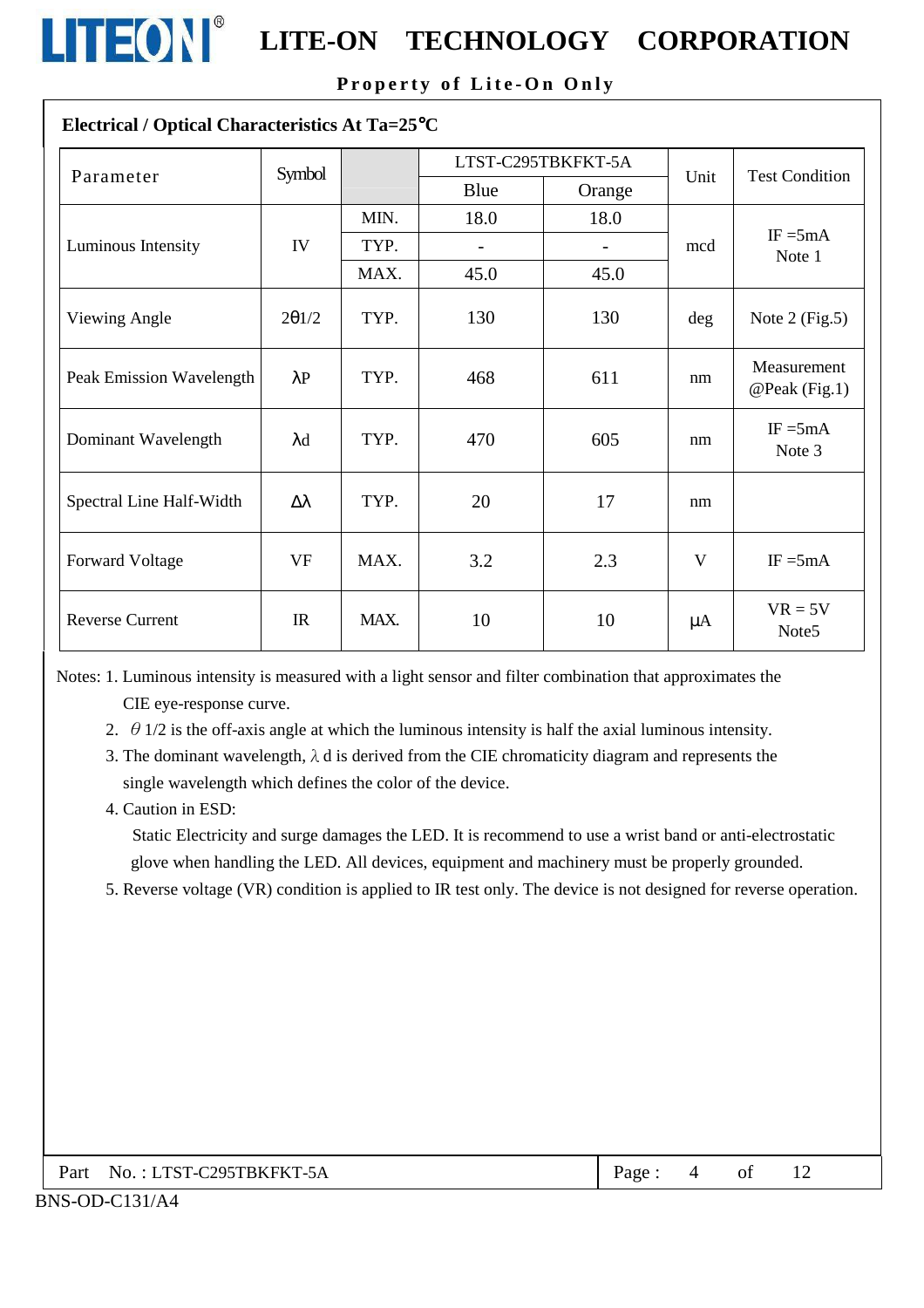

**LITEON**<sup>®</sup> LITE-ON TECHNOLOGY CORPORATION

# Property of Lite-On Only

# **Bin Code List**

| Luminous Intensity |      | Color: $Blue$ , Unit: mcd @5mA |
|--------------------|------|--------------------------------|
| <b>Bin Code</b>    | Min. | Max.                           |
|                    | 18.0 | 28.0                           |
|                    | 28.0 | 45.0                           |

Tolerance on each Intensity bin is  $+/-15\%$ 

| Luminous Intensity |      | Color: <u>Orange</u> , Unit: med @5mA |
|--------------------|------|---------------------------------------|
| <b>Bin Code</b>    | Min. | Max.                                  |
| М                  | 18.0 | 28.0                                  |
|                    | 28.0 | 45.0                                  |

Tolerance on each Intensity bin is  $+/-15\%$ 

| Part No.: LTST-C295TBKFKT-5A |  |
|------------------------------|--|
|                              |  |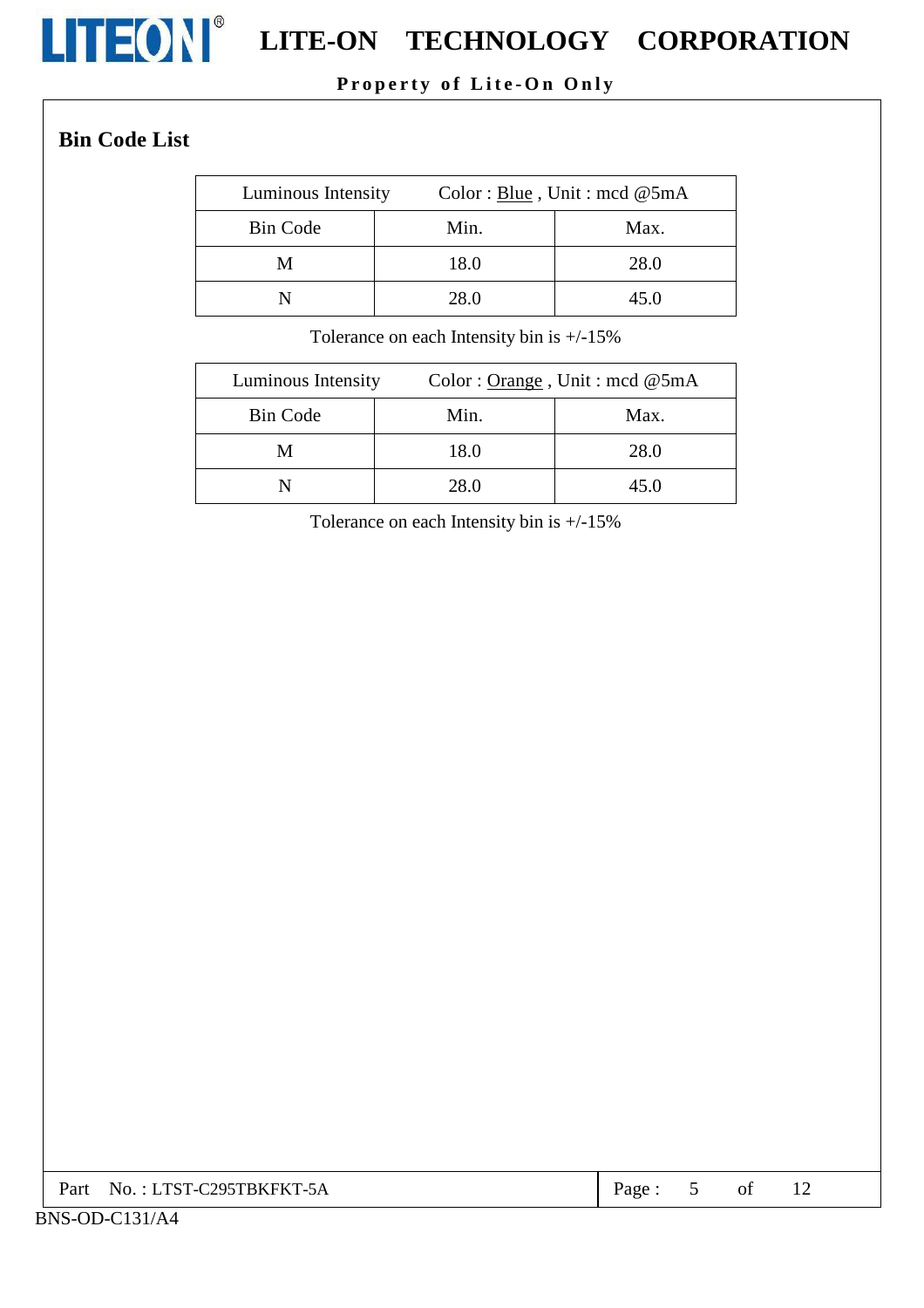Property of Lite-On Only



BNS-OD-C131/A4

LITEON®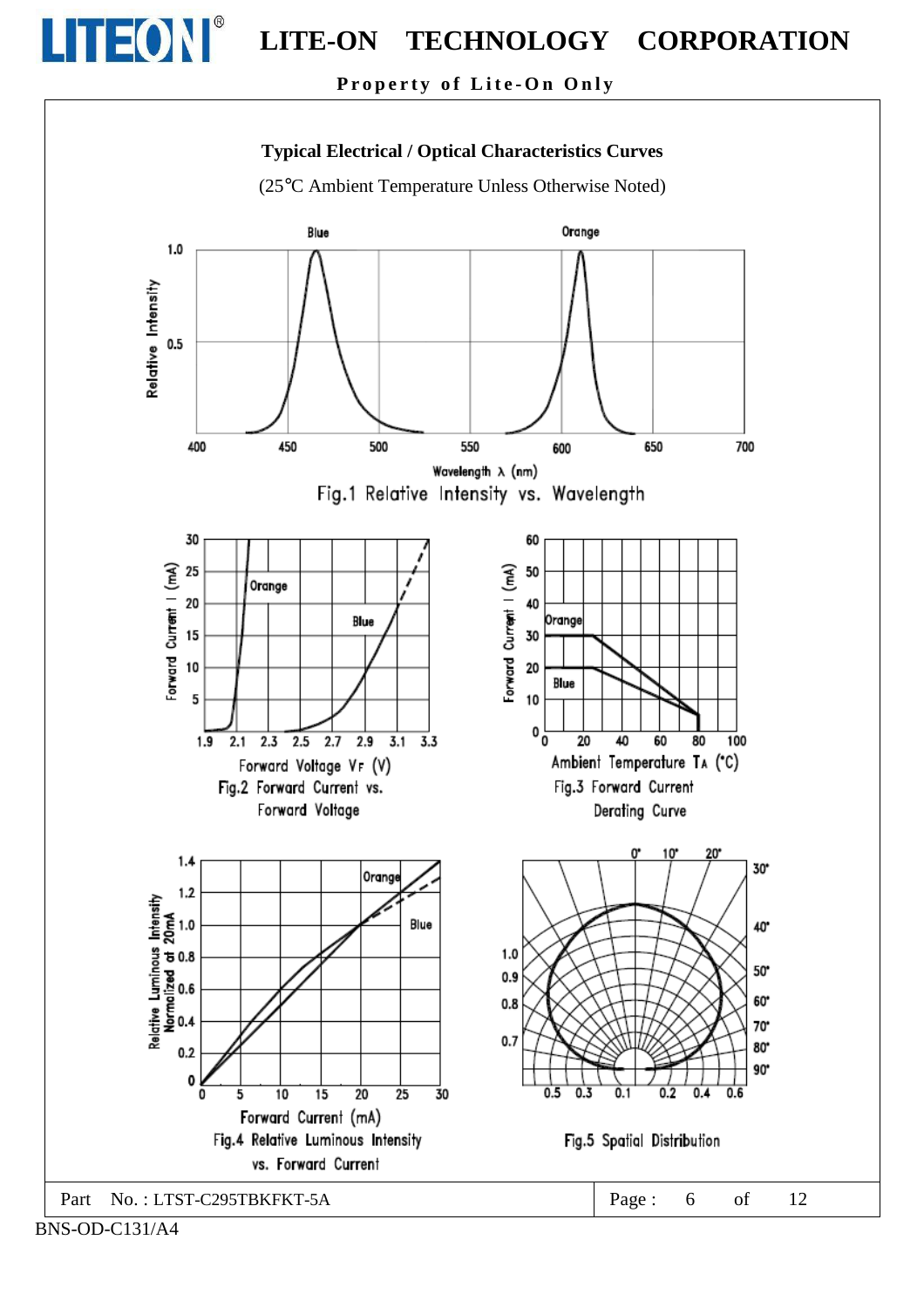

Property of Lite-On Only

#### **Cleaning**

**TEON®** 

Do not use unspecified chemical liquid to clean LED they could harm the package. If clean is necessary, immerse the LED in ethyl alcohol or in isopropyl alcohol at normal temperature for less one minute.





**Package Dimensions Of Tape And Reel** 

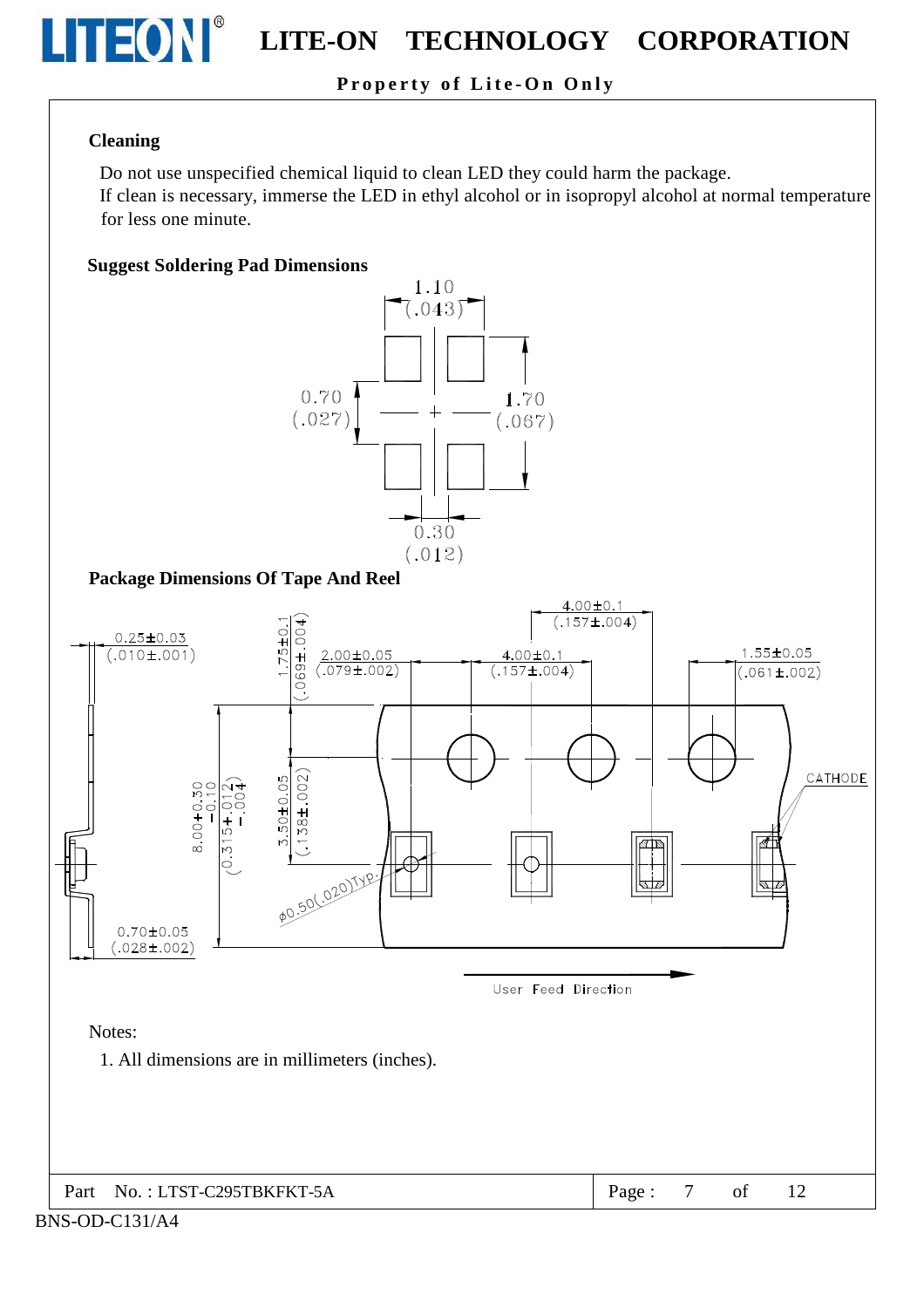

Property of Lite-On Only



Notes:

- 1. Empty component pockets sealed with top cover tape.
- 2.7 inch reel-4000 pieces per reel.
- 3. Minimum packing quantity is 500 pcs for remainders.
- 4. The maximum number of consecutive missing lamps is two.
- 5. In accordance with ANSI/EIA 481 specifications.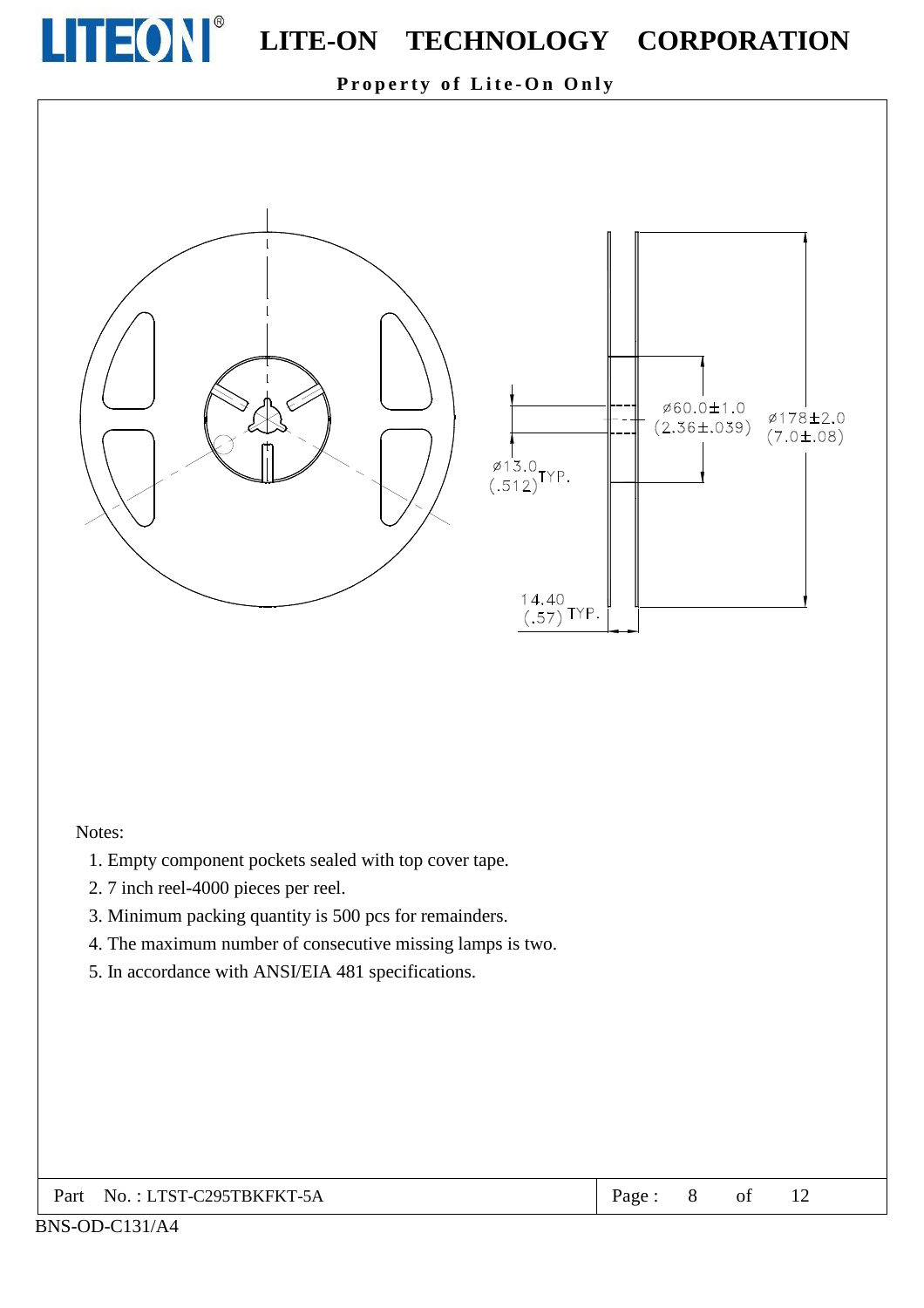Property of Lite-On Only

# **CAUTIONS**

## 1. Application

LITEON®

The LEDs described here are intended to be used for ordinary electronic equipment (such as office equipment, communication equipment and household applications). Consult Liteon's Sales in advance for information on applications in which exceptional reliability is required, particularly when the failure or malfunction of the LEDs may directly jeopardize life or health (such as in aviation, transportation, traffic control equipment, medical and life support systems and safety devices).

## 2. Storage

The package is sealed:

The LEDs should be stored at  $30^{\circ}$ C or less and  $90\%$ RH or less. And the LEDs are limited to use within one year, while the LEDs is packed in moisture-proof package with the desiccants inside.

The package is opened:

The storage ambient for the LEDs should not exceed 30°C temperature or 60% relative humidity.

It is recommended that LEDs out of their original packaging are IR-reflowed within one week.

For extended storage out of their original packaging, it is recommended that the LEDs be stored in a sealed container with appropriate desiccant, or in a desiccators with nitrogen ambient.

LEDs stored out of their original packaging for more than a week should be baked at about 60 deg C for at least 20 hours before solder assembly.

## 3. Cleaning

Use alcohol-based cleaning solvents such as isopropyl alcohol to clean the LED if necessary.

## 4. Soldering

Recommended soldering conditions:

|                                                             | Reflow soldering | Soldering iron |                      |  |
|-------------------------------------------------------------|------------------|----------------|----------------------|--|
| Pre-heat                                                    | $150 - 200$ °C   | Temperature    | $300^{\circ}$ C Max. |  |
| Pre-heat time<br>120 sec. Max.                              |                  | Soldering time | 3 sec. Max.          |  |
| $260^{\circ}$ C Max.<br>Peak temperature                    |                  |                | (one time only)      |  |
| Soldering time<br>$ 10 \text{ sec. } Max.(Max. two times) $ |                  |                |                      |  |

### **Soldering notes:**

Because different board designs use different number and types of devices, solder pastes, reflow ovens, and circuit boards, no single temperature profile works for all possible combinations.

However, you can successfully mount your packages to the PCB by following the proper guidelines and PCB-specific characterization.

LITE-ON Runs both component-level verification using in-house **KYRAMX98** reflow chambers and board-level assembly.

The results of this testing are verified through post-reflow reliability testing.

Profiles used at LITE-ON are based on JEDEC standards to ensure that all packages can be successfully and reliably surface mounted.

Figure on page3 shows a sample temperature profile compliant to JEDEC standards.

You can use this example as a generic target to set up your reflow process.

You should adhere to the JEDEC profile limits as well as specifications and recommendations from the solder paste manufacturer to avoid damaging the device and create a reliable solder joint.

|  | Part No.: LTST-C295TBKFKT-5A | Page: |  |  |  |
|--|------------------------------|-------|--|--|--|
|--|------------------------------|-------|--|--|--|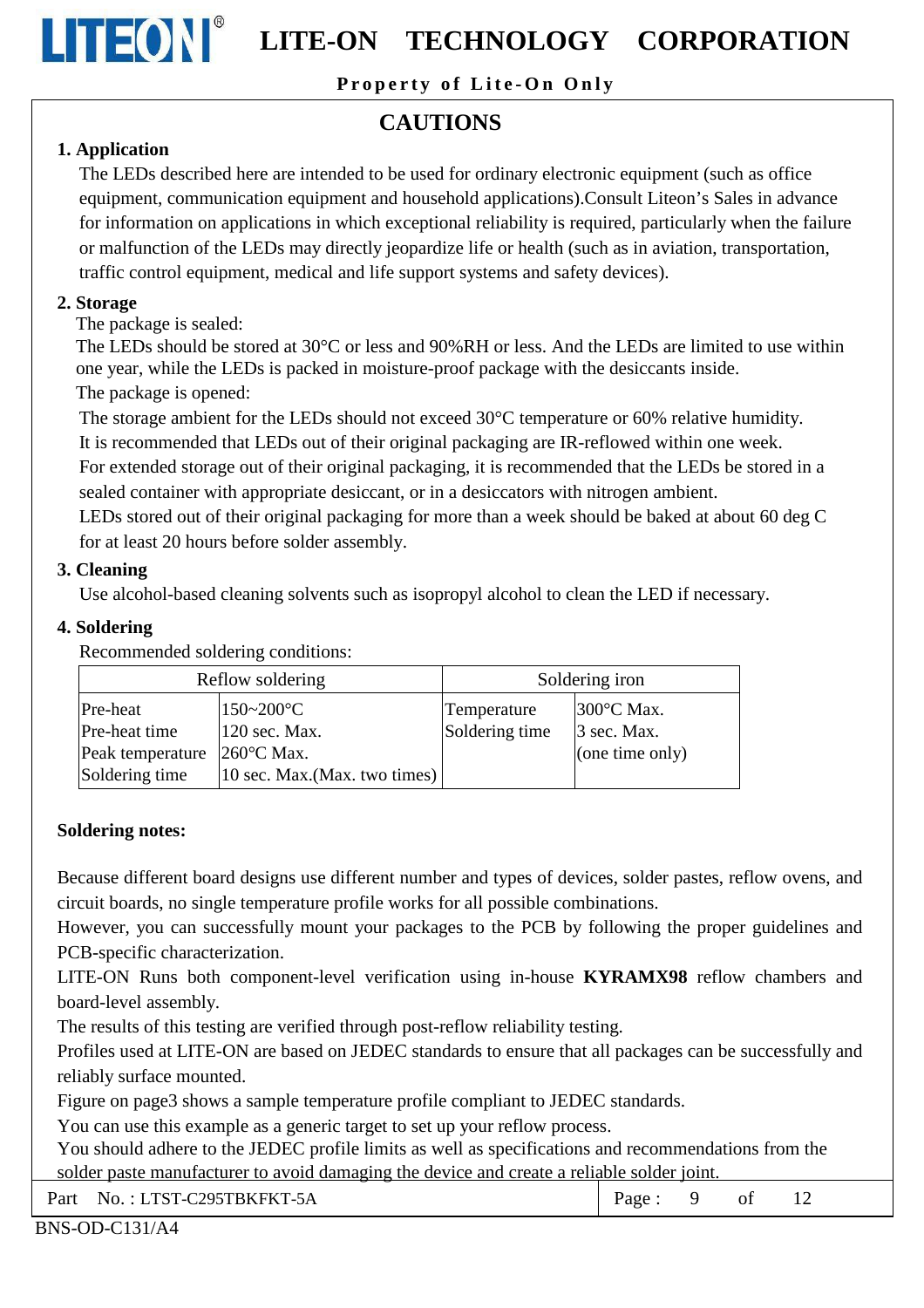# Property of Lite-On Only

# 5. Drive Method

An LED is a current-operated device. In order to ensure intensity uniformity on multiple LEDs connected in parallel in an application, it is recommended that a current limiting resistor be incorporated in the drive circuit, in series with each LED as shown in Circuit A below.

#### **Circuit model A**

#### **Circuit model B**



- (A) Recommended circuit.
- (B) The brightness of each LED might appear different due to the differences in the I-V characteristics of those LEDs.

### 6. ESD (Electrostatic Discharge)

Static Electricity or power surge will damage the LED. Suggestions to prevent ESD damage:

- $\blacksquare$  Use of a conductive wrist band or anti-electrostatic glove when handling these LEDs.
- All devices, equipment, and machinery must be properly grounded.
- Work tables, storage racks, etc. should be properly grounded.
- Use ion blower to neutralize the static charge which might have built up on surface of the LED's plastic lens as a result of friction between LEDs during storage and handling.

ESD-damaged LEDs will exhibit abnormal characteristics such as high reverse leakage current, low forward voltage, or " no lightup " at low currents.

To verify for ESD damage, check for "lightup" and Vf of the suspect LEDs at low currents.

The Vf of "good" LEDs should be >2.0V@0.1mA for InGaN product and >1.4V@0.1mA for AlInGaP product.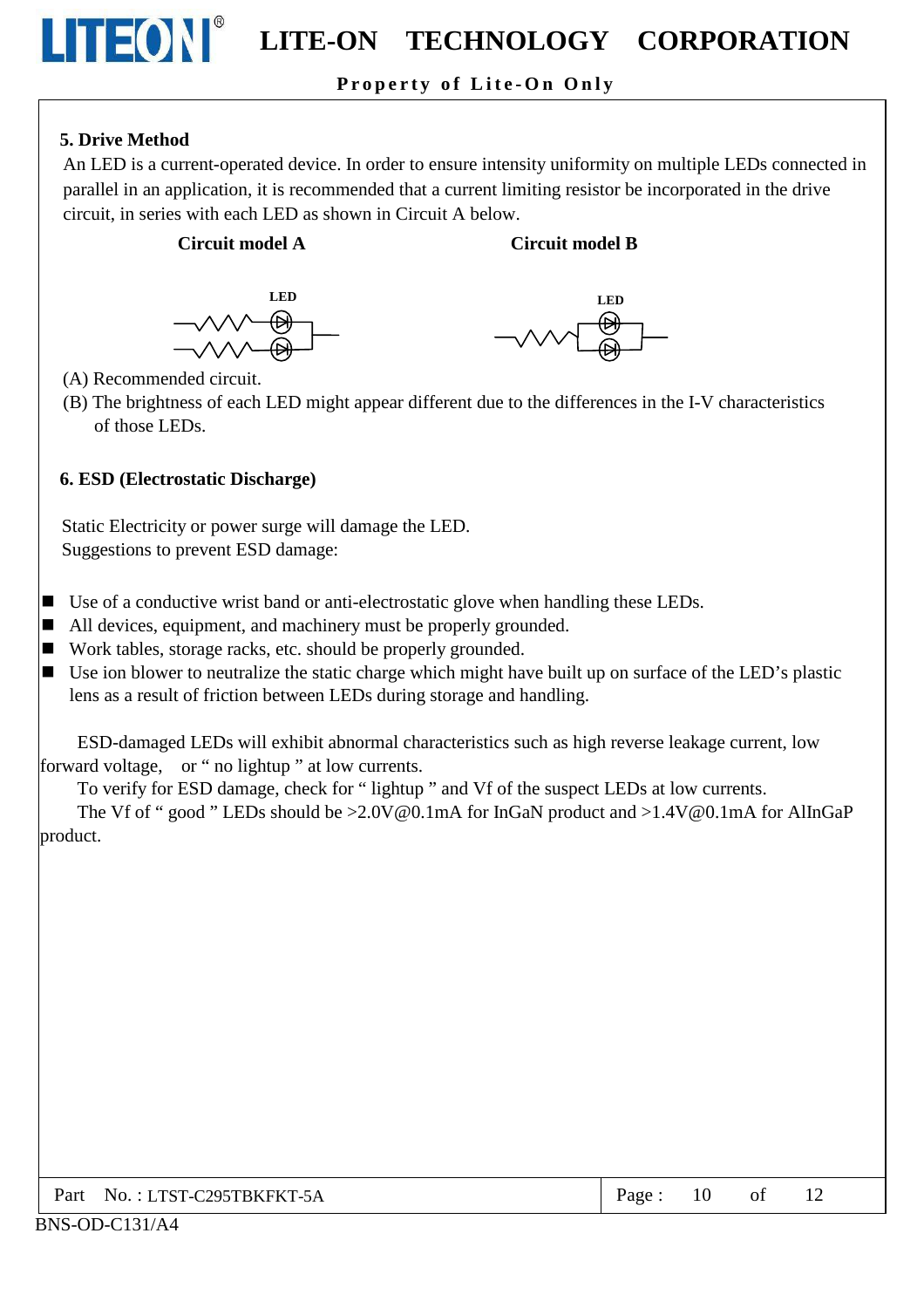

**LITEON**<sup>®</sup> LITE-ON TECHNOLOGY CORPORATION

# Property of Lite-On Only

| <b>7. Reliability Test</b> |                                                            |                                                                                                                                                                                                                                                                                                                                                      |                                                                                                                                  |  |  |  |
|----------------------------|------------------------------------------------------------|------------------------------------------------------------------------------------------------------------------------------------------------------------------------------------------------------------------------------------------------------------------------------------------------------------------------------------------------------|----------------------------------------------------------------------------------------------------------------------------------|--|--|--|
| Classification             | <b>Test Item</b>                                           | <b>Test Condition</b>                                                                                                                                                                                                                                                                                                                                | <b>Reference Standard</b>                                                                                                        |  |  |  |
| Endurance<br>Test          | <b>Operation Life</b>                                      | Ta= Under Room Temperature As Per Data Sheet<br><b>Maximum Rating</b><br>*Test Time= 1000HRS (-24HRS,+72HRS)                                                                                                                                                                                                                                         | MIL-STD-750D:1026 (1995)<br>MIL-STD-883D:1005 (1991)<br>JIS C 7021:B-1 (1982)                                                    |  |  |  |
|                            | <b>High Temperature</b><br><b>High Humidity</b><br>Storage | IR-Reflow In-Board, 2 Times<br>Ta= $65\pm5^{\circ}$ C, RH= $90\sim95\%$<br>*Test Time= 240HRS±2HRS                                                                                                                                                                                                                                                   | MIL-STD-202F:103B(1980)<br>JIS C 7021:B-11(1982)                                                                                 |  |  |  |
|                            | <b>High Temperature</b><br>Storage                         | Ta= $105 \pm 5^{\circ}$ C<br>*Test Time= $1000HRS$ (-24HRS,+72HRS)                                                                                                                                                                                                                                                                                   | MIL-STD-883D:1008 (1991)<br>JIS C 7021:B-10 (1982)                                                                               |  |  |  |
|                            | Low Temperature<br>Storage                                 | Ta= $-55\pm5^{\circ}$ C<br>*Test Time=1000HRS (-24HRS,+72H RS)                                                                                                                                                                                                                                                                                       | JIS C 7021:B-12 (1982)                                                                                                           |  |  |  |
|                            | Temperature<br>Cycling                                     | $105^{\circ}$ C ~ 25°C ~ -55°C ~ 25°C<br>30mins 5mins<br>30mins 5mins<br>10 Cycles                                                                                                                                                                                                                                                                   | MIL-STD-202F:107D (1980)<br>MIL-STD-750D:1051(1995)<br>MIL-STD-883D:1010 (1991)<br>JIS C 7021:A-4(1982)                          |  |  |  |
|                            | Thermal<br>Shock                                           | IR-Reflow In-Board, 2 Times<br>$85 \pm 5^{\circ}$ C ~ -40 $^{\circ}$ C $\pm 5^{\circ}$ C<br>10mins<br>10mins 10 Cycles                                                                                                                                                                                                                               | MIL-STD-202F:107D(1980)<br>MIL-STD-750D:1051(1995)<br>MIL-STD-883D:1011 (1991)                                                   |  |  |  |
| Environmental              | Solder<br>Resistance                                       | T.sol= $260 \pm 5^{\circ}$ C<br>Dwell Time= $10 \pm 1$ secs                                                                                                                                                                                                                                                                                          | MIL-STD-202F:210A(1980)<br>MIL-STD-750D:2031(1995)<br>JIS C 7021:A-1(1982)                                                       |  |  |  |
| <b>Test</b>                | IR-Reflow                                                  | Ramp-up rate(183°C to Peak) +3°C/ second max<br>Temp. maintain at $125(\pm 25)$ °C 120 seconds max<br>Temp. maintain above 183°C 60-150 seconds<br>Peak temperature range $235^{\circ}\text{C} + 5/-0^{\circ}\text{C}$<br>Time within $5^{\circ}$ C of actual Peak Temperature (tp)<br>$10 - 30$ seconds<br>Ramp-down rate $+6^{\circ}$ C/second max | MIL-STD-750D:2031.2(1995)<br>J-STD-020D                                                                                          |  |  |  |
|                            | Solderability                                              | T.sol= $235 \pm 5^{\circ}$ C<br>Immersion time $2\pm 0.5$ sec<br>Immersion rate $25\pm2.5$ mm/sec<br>Coverage $\geq$ 95% of the dipped surface                                                                                                                                                                                                       | MIL-STD-202F:208D(1980)<br>MIL-STD-750D:2026(1995)<br>MIL-STD-883D:2003(1991)<br><b>IEC 68 Part 2-20</b><br>JIS C 7021:A-2(1982) |  |  |  |

#### 8. Others

The appearance and specifications of the product may be modified for improvement without prior notice.

Page: 11

of 12